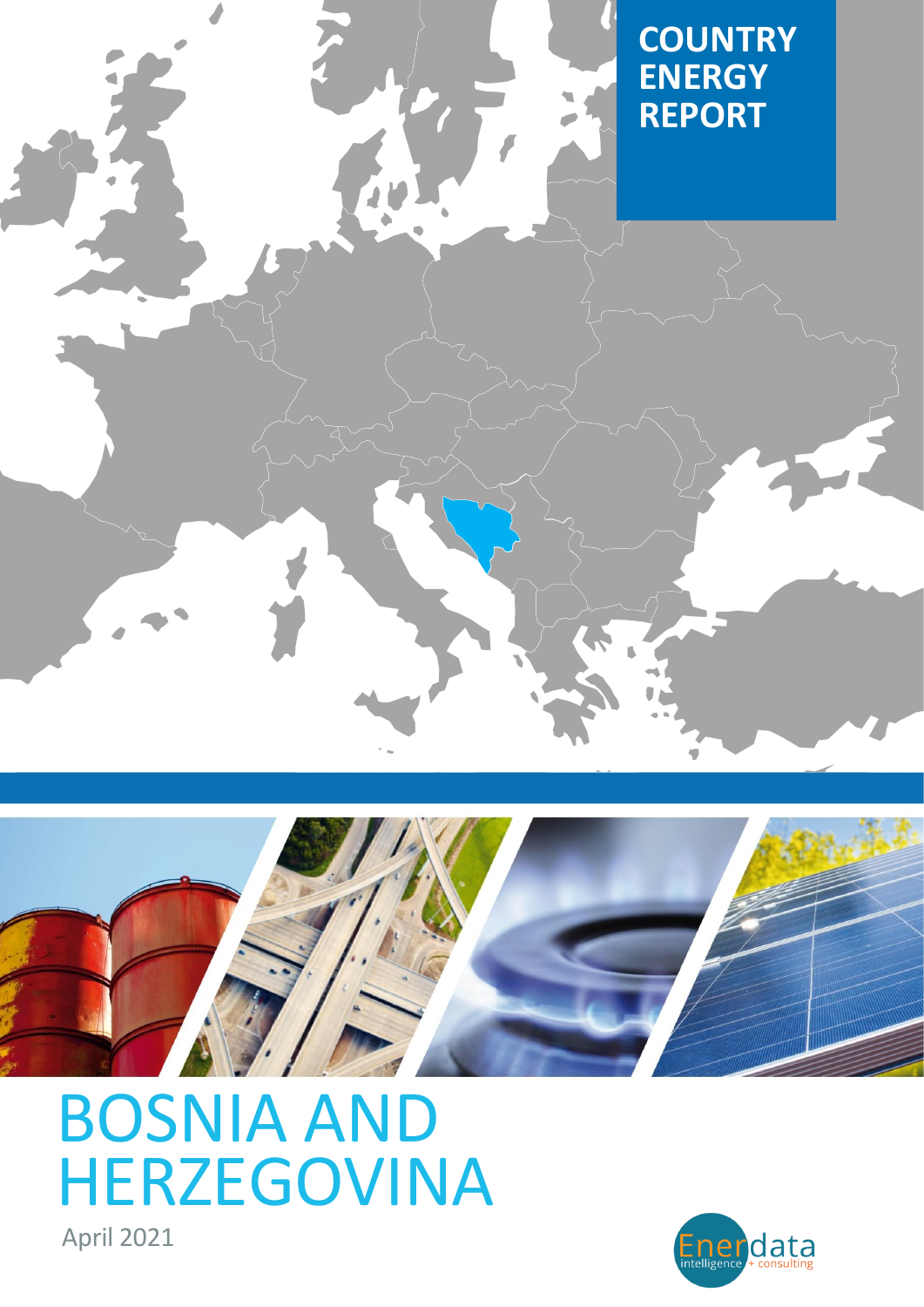## <span id="page-1-0"></span>Table of contents → $\bf{)}$



| Abbreviations 30 |    |
|------------------|----|
|                  | 32 |